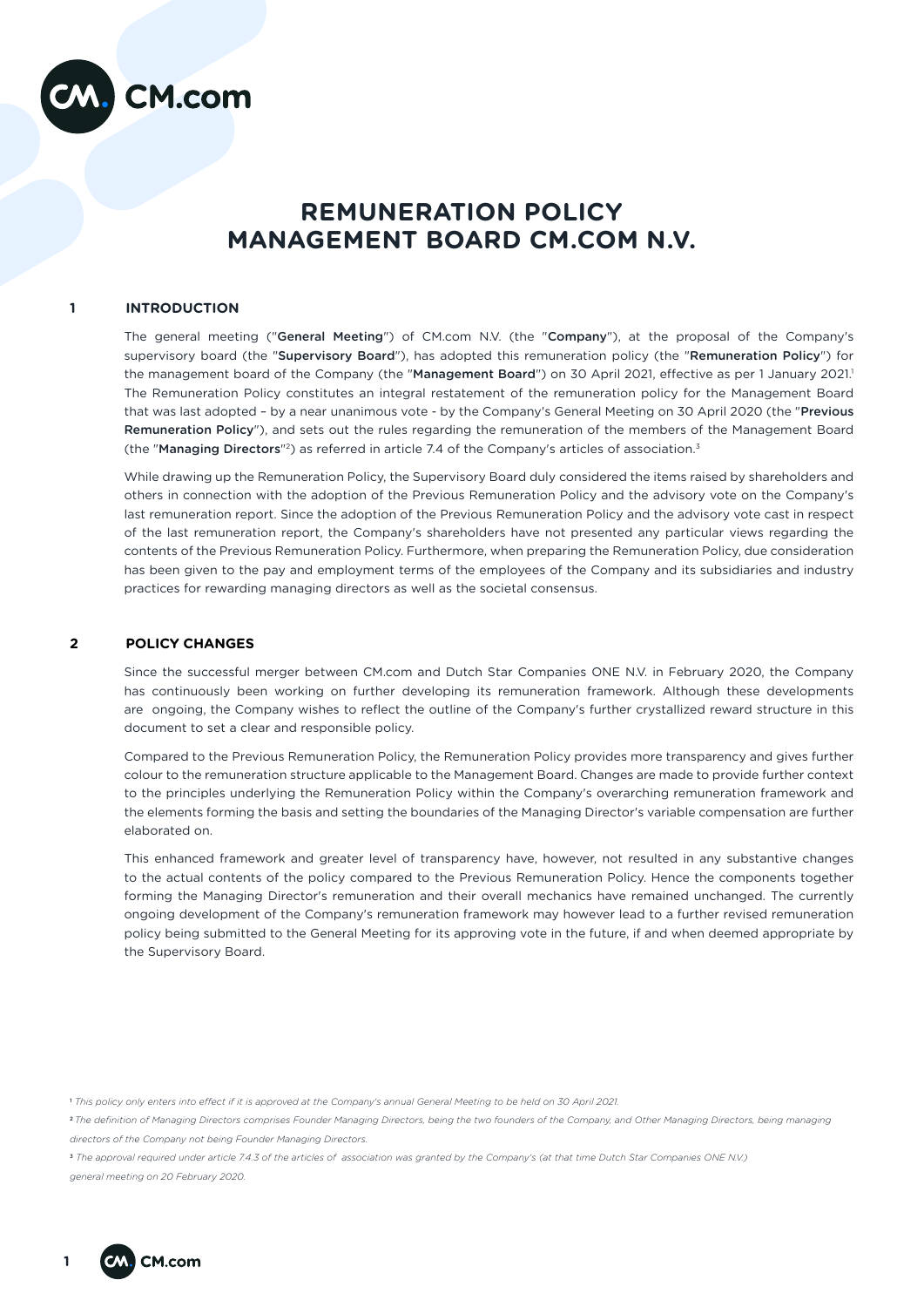# **3 REMUNERATION PRINCIPLES**

#### 3.1 Aim and guiding principles

The Remuneration Policy aims to align the Management Board's remuneration with the Company's long-term value creation objectives and mission to pursue its international growth strategy by providing a framework that rewards the achievement of the Company's business objectives and drives the creation of increasing long-term stakeholder value and sustainability for the Company.

The Remuneration Policy is based on the following guiding principles:

- Enabling the Company to attract, retain and motivate talented and highly qualified Managing Directors in an increasingly competitive environment, taking into account the Company's identity, mission and values and supporting its business strategy and long term-value creation.
- Providing a reward level that is competitive with other multinational companies of similar size and complexity.
- Creating a high-performance culture where Managing Directors have a strong focus on achieving sustainable results.
- Establishing a reward framework that is internally consistent, fair and responsible, also in view of the general pay levels within the Company's group.
- Being sensitive to the societal context, transparent and in compliance with local regulations.

## 3.2 Variable equity-linked compensation.

In order to ensure alignment between shareholder returns and Managing Director compensation in the short, medium and long term, the Managing Directors may be paid variable cash and variable equity-linked compensation in accordance with the terms and conditions of this Remuneration Policy. No equity-linked compensation shall be awarded other than in accordance with the Company's share-based compensation plans.

# **4 REWARD STRUCTURE**

The reward structure for the Management Board contains three components:

## 4.1 Base Salary

The base salary is the amount of salary that is fixed and guaranteed, regardless of Company's or Managing Director's performance.

#### 4.2 Short-Term Incentive (STI)

The Company's STI is a variable pay-for-performance incentive that aims to reward performance measured on the basis of achievement of financial and individual targets during each calendar year.

## 4.3 Long-Term Incentive (LTI)

The Company's LTI principles are laid down in a long-term incentive plan ("LTIP") which is an equity-based pay for performance plan aimed at rewarding long-term performance and the delivery of stakeholder value.

#### 4.4 Pay Mix

The aforementioned three reward components together constitute the Managing Director's total direct compensation ("TDC"). In order to ensure that this TDC provides an appropriate balance between fixed and variable remuneration, the STI pay-out and LTI awards are calculated as a percentage of the Managing Director's gross base salary per annum, with the on-target value amounting to 20% of the base salary. The balance between the various TDC components is considered to support the Company's strategy, the long-term interests of the Company and all of its stakeholders, including its shareholders, and the Company's sustainability and strategic objectives towards the future.

The standard TDC composition is reflected below. The on-target performance percentage of the STI and LTI may be agreed at a different percentage on an individual basis; the overall performance distribution will however at all times follow the same logic between "at threshold", "on target " and "exceptional" performance, namely: 50%/100%/175% (the "Scoring Range").

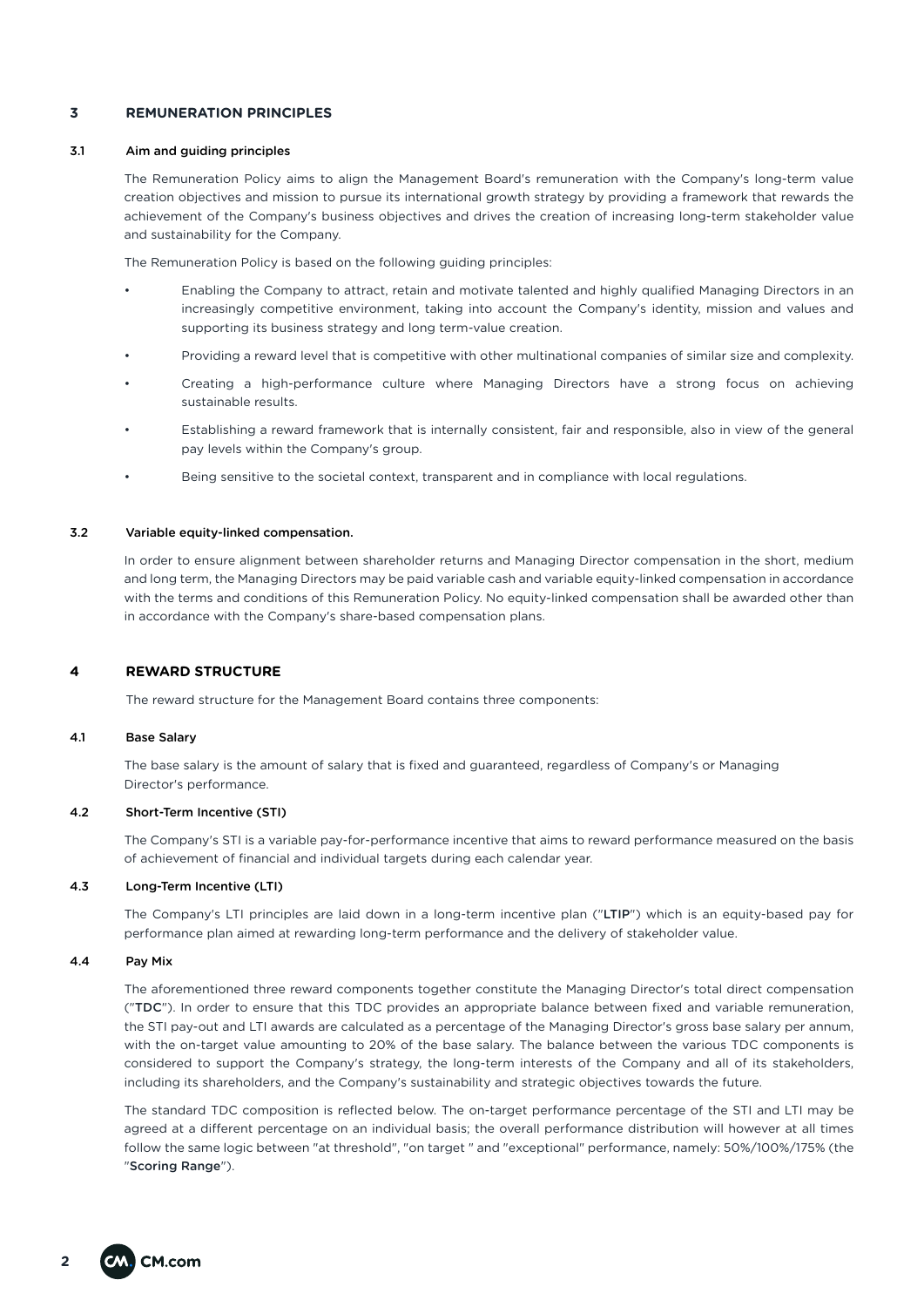| Pay Mix     | <b>Below Threshold</b> | At Threshold | On Target<br>Performance | Exceptional<br>Performance |  |  |  |
|-------------|------------------------|--------------|--------------------------|----------------------------|--|--|--|
| Base Salary | 100% Base Salary       |              |                          |                            |  |  |  |
| <b>STI</b>  | 0%                     | 10%          | 20%                      | 35%                        |  |  |  |
| LTI         | 0%                     | 10%          | 20%                      | 35%                        |  |  |  |

#### 4.5 Determination individual Managing Directors' remuneration

The Supervisory Board determines each Managing Director's TDC with due observance of this Remuneration Policy. The Supervisory Board monitors whether the Managing Directors' compensation levels sufficiently reward the time and talent required to serve on the Management Board and whether they reflect the Managing Directors' responsibilities, their efforts and the scope of their role. In doing so, the Supervisory Board takes the global, regional, local and relevant industry compensation practices into account and is mindful of the societal consensus and the ratio between the pay of the Managing Directors and the employees of the Company and its subsidiaries, as well as the employment conditions of such employees. The Supervisory Board will furthermore take into account all other circumstances it deems relevant.

# **5 BASE SALARY**

Managing Directors receive a fixed base salary in cash, to be paid on a monthly basis. The base salary aims to reflect the Managing Directors' responsibility, their efforts and scope of their role, taking into account their level of seniority, expertise and experience. The Supervisory Board in any case takes into account the following principles when setting each Managing Director's base salary:

- Internal equality: due consideration is given to the positioning of the Managing Director's base salary relative to the other individuals in the Company's group.
- Competitiveness within the market: the Managing Directors' base salary is benchmarked annually against a predetermined peer group. The aim is to reward towards the median of the reference market. In principle, the individual Managing Directors' base salaries are set within the range of 80% - 120% of the median (calculated as: base salary/median salary). This Supervisory Board may, however, decide to deviate from this range if it has a weighty business interest to do so.

The Supervisory Board annually reviews the base salary and monitors whether the performance of the Company and / or the individual Managing Director, or a change in the Managing Director's position or responsibility, the economic environment or the sustainable development of the Company gives rise to, or justifies an adjustment of the fixed base salary.

## **6 SHORT TERM INCENTIVE**

In the event of a corporate event resulting in a new person or company acquiring control over the Company, the Supervisory Board may determine that (a portion of) the Share Awards will vest early, taking into account, among other factors, the period of time the Share Award has been held by the participant and the extent to which any applicable performance conditions have been satisfied at that time.

## 6.1 Purpose and composition

Managing Directors are eligible to receive a performance-related short term incentive in cash (STI). These STI's are designed to put a primary focus on a range of strategically important objectives, which objectives are aimed at delivering a level of performance in line with the Company's operational or financial plans, ultimately serving the creation of long-term value for the Company and its stakeholders.

STI rewards are based on the Company's STI plan which rewards performance against challenging financial and non-financial targets verified over a period of one calendar year. The targets are based on the Company's annual financial plans and the individual Managing Director's personal strategic targets.

The STI award is paid out with the April pay run of the year following the performance year or 20 days after publication of the Company's annual financial results, whichever is later.

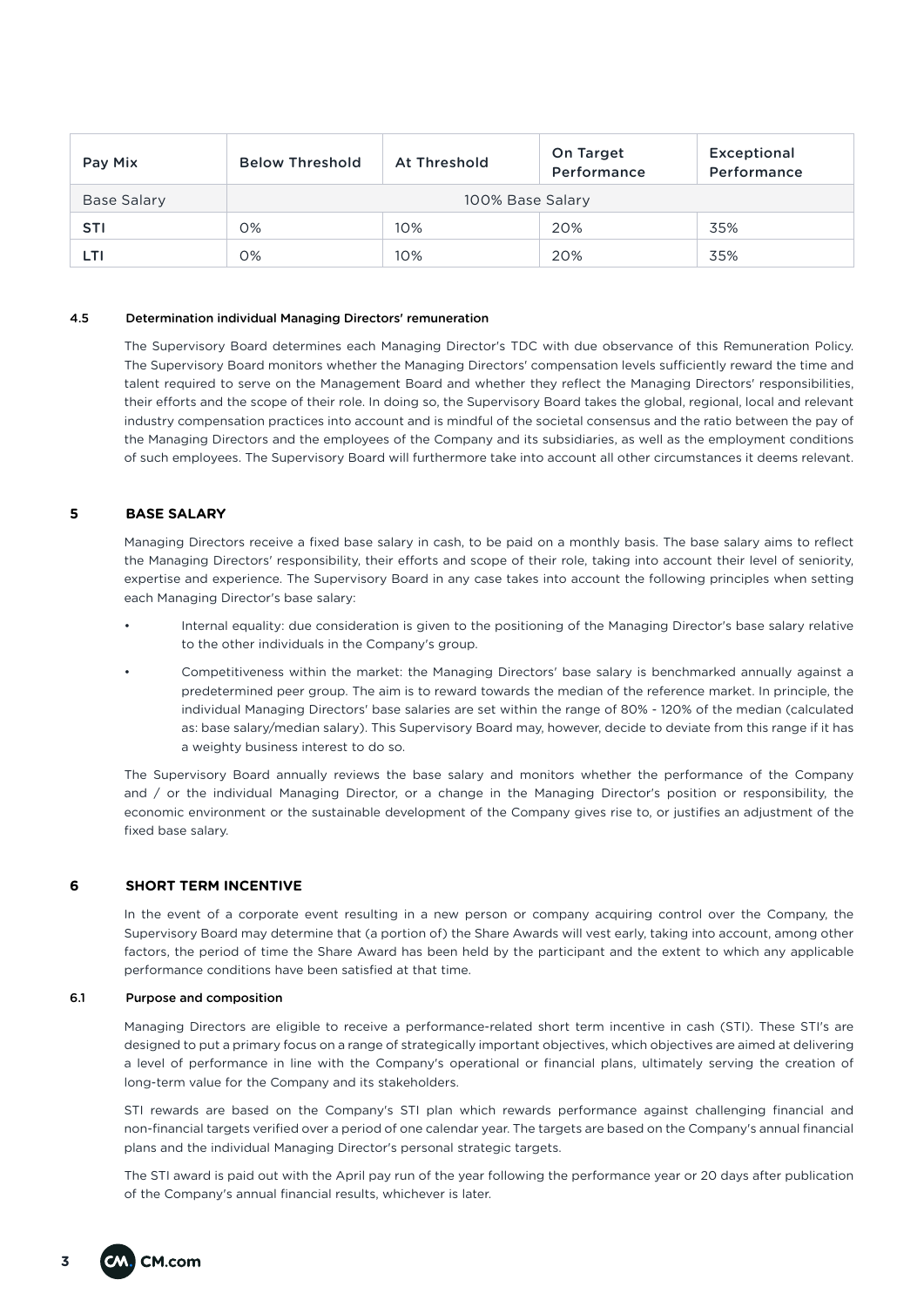## 6.2 STI Targets

The STI targets comprise financial (75%) and non-financial (25%) targets. The targets and the conditions for achieving such targets are, based on verifiable metrics, determined by the Supervisory Board in its sole discretion, at the beginning of each financial year and in connection with the determination of the Company's priorities for the financial year.

In determining the targets, the Supervisory Board considers market practice within the Company's business and industry sector, the delivery of the Company's long-term strategy and the maximum performance levels compared to the overall level and structure of the total remuneration of the Managing Directors. The targets shall not incentivise undue risk or other behaviour that could harm the interests of the Company and its stakeholders.

## 6.3 Incentive opportunities and performance measures

STI awards are calculated as a percentage of the individual Managing Director's gross base salary per annum, generally in accordance with the following incentive opportunities:

- Below Threshold Performance, STI is 0% of the annual base salary
- Threshold Performance; STI is 10% of the annual base salary
- On target performance, STI is 20% of the annual base salary
- Exceptional performance; STI is 35% of the annual base salary

The Supervisory Board may decide to deviate from the above incentive opportunities, provided that the Scoring Range is applied at all times.

For each key performance indicator ("KPI"), the Supervisory Board determines what is to be considered a stretched target in view of the Company's strategy, annual budget and financial and operational objectives, and determines the appropriate scoring range (which does not necessarily have to follow the Scoring Range) and their relative weighing. The below KPI's are used to determine the annual STI award. The Supervisory Board may deviate from this list and use additional performance measures or alternative definitions if it deems this necessary under the given circumstances.

Financial KPIs (75%):

- Revenue: measuring organic top line growth from operational activities (40%)
- Gross profit: measuring profitability (25%)
- EBITDA: measuring operational financial performance (10%)

Non-financial KPIs (25%):

• Strategic objectives derived from the strategic growth plan: measuring achievement of strategic targets such as ESG targets, etc. (25%)

# **7 LONG-TERM INCENTIVE**

The Company does not grant loans, advance payments or guarantees to its Managing Directors, other than in accordance with the indemnification provided for in the Company's articles of association from time to time.

#### 7.1 Purpose and composition

The Company's LTIP serves to align the interests of, among others, the Managing Directors with the interests of the Company's shareholders, as well as to attract, motivate and retain Managing Directors. It is designed to contribute to the Company's sustainability, strategy and long-term interests and to encourage long-term sustainable shareholder value creation, both absolute and relative to competitors, by rewarding long-term performance and delivery of stakeholder value.

Under the LTIP, Managing Directors may be granted annual share awards in the form of (i) shares which are awarded, provided certain performance and other vesting conditions are met ("Performance Shares") and (ii) options to purchase shares upon vesting ("Options", together with the Performance Shares, the "Share Awards").

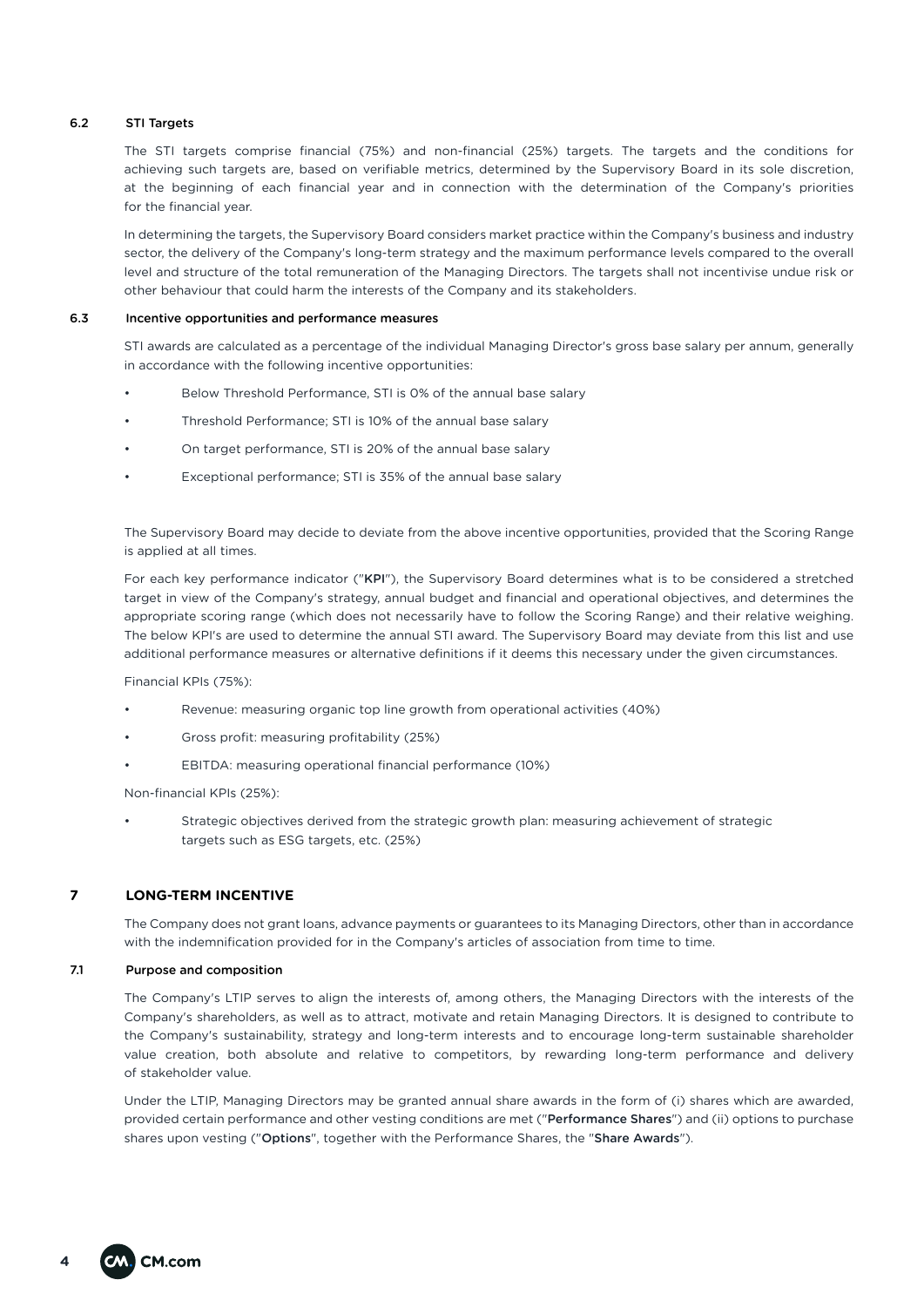#### 7.2 Incentive opportunity and vesting scheme

Share Awards are calculated as a percentage of the individual Managing Director's gross base salary per annum. The standard incentive opportunity is equal to 20% of the annual base salary valid at the grant date. On the grant date a total or number of Performance Shares or Options that equals the value of the incentive opportunity will be reserved for the Managing Director in accordance with the following calculation:

*Number of Performance Shares / Options = (incentive opportunity % \* gross annual base salary valid on grant*  date) / average of the Company's stock price measured over the five trading days preceding (and excluding) *the grant date.*

The Share Awards vesting scheme is, in line with the Scoring Range, as follows:

- Below Threshold Performance, 0% of Performance Shares vest / Options exercisable
- Threshold Performance; 50% of Performance Shares vest / Options exercisable
- On target performance, 100% of Performance Shares vest / Options exercisable
- Exceptional performance; 175% of Performance Shares vest / Options exercisable

#### 7.3 Performance Period

The LTIP rewards performance within a three-year performance period. Share Awards are granted on the 1st of January of every year. The performance period of various granting years will overlap in accordance with the graph below:

|           | Year 1 | Year 2 | Year 3 | Year 4  | Year 5  | Year <sub>6</sub> |
|-----------|--------|--------|--------|---------|---------|-------------------|
| $Plan$ #1 | Grant  |        |        | Vesting |         |                   |
| $Plan$ #2 |        | Grant  |        |         | Vesting |                   |
| Plan #3   |        |        | Grant  |         |         | Vesting           |
| Plan $#4$ |        |        |        | Grant   |         |                   |

Share Awards vest and become unconditional three years after being granted, subject to the conditions reflected under 7.4 and 7.5. Vesting takes place on the 1st of April following on the three years performance period or 20 days after the financial results have been presented, whichever is later.

## 7.4 Performance Shares

The Performance Shares are based on performance against challenging financial (50%) and non-financial (50%) targets. Performance Shares will only vest when the performance-related financial and non-financial targets are met. The financial and non-financial targets and the conditions for achieving such targets are determined by the Supervisory Board in its sole discretion at the beginning of the financial year, based on verifiable financial results and metrics.

In determining the targets, the Supervisory Board considers market practice within the Company's business and industry sector, the delivery of the Company's long-term strategy and the scenario analyses carried out in respect of the possible financial outcomes of meeting target levels, as well as maximum performance levels and how they may affect the level and structure of the TDC and the market price of the Company's shares.

For each target related KPI, the Supervisory Board determines what is to be considered a stretched target in view of the Company's strategy, annual budget and financial and operational objectives, and determines the appropriate incentive base and their relative weighing. The below KPI's are used to determine the Performance Share award. The Supervisory Board may deviate from this list and use additional performance measures or alternative definitions if they deem this necessary under the given circumstances.

**5**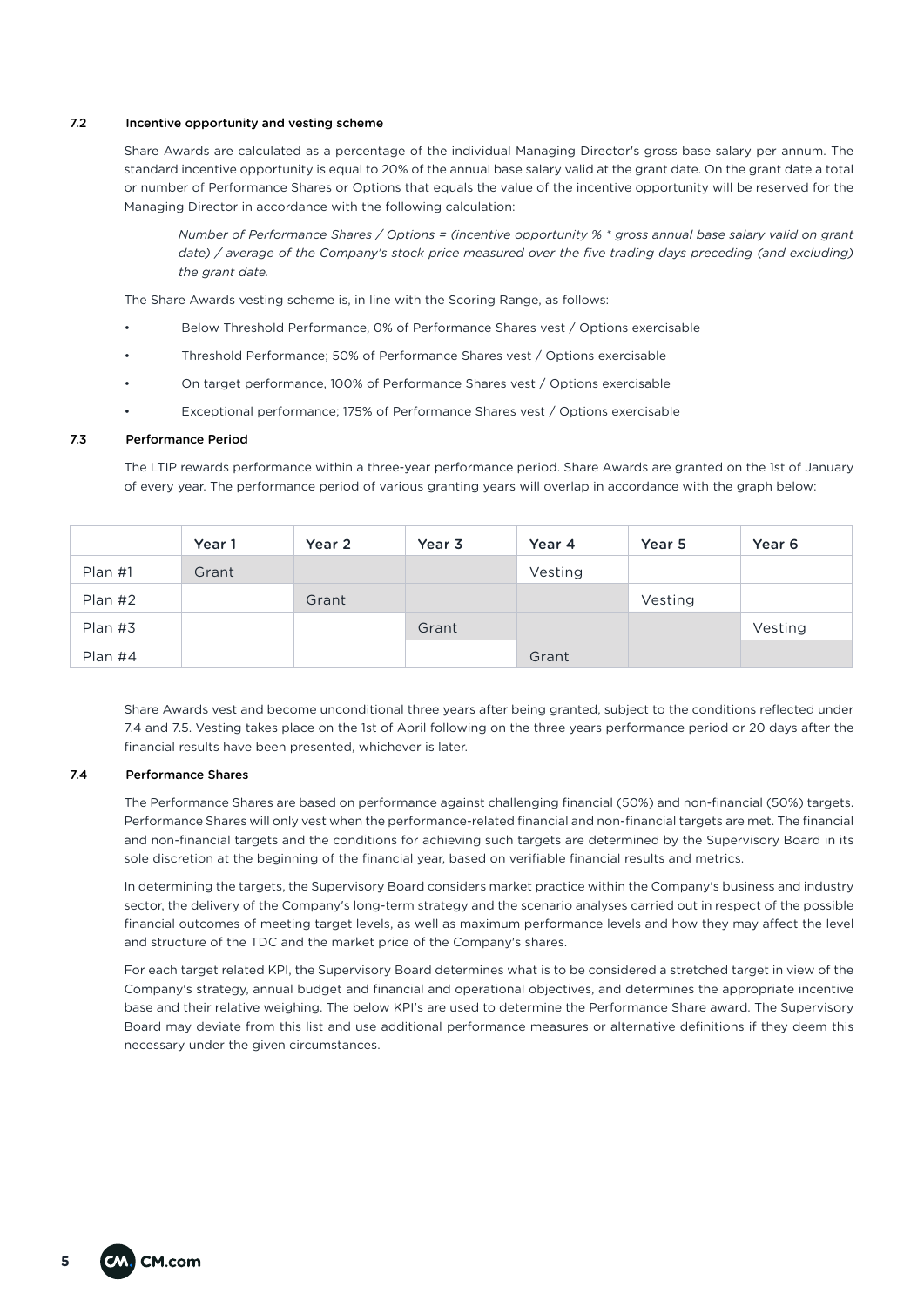Financial KPIs (50%):

- Total Shareholder Return ("TSR"): the share price increase including reinvested dividends measured over a three-year period based on the average of the three month period before the grant date and the average of the three month period before the end of the performance period. The TSR target compares the Company TSR with the average TSR of companies within a reference group predetermined by the Supervisory Board, which comprises, in order to determine the performance score (30%)
- Revenue average CAGR: the average growth rate of the Company's revenue (20%)

Non-financial KPIs (50%):

- Customer satisfaction: measuring the development of customer satisfaction, by applying the Net Promoter Score metric or the "ease-of-use" metric (25%)
- Employee Satisfaction: measuring the development of employee engagement and wellbeing (25%)

## 7.5 Options

The vesting and becoming unconditional of Options is subject to continuous service during the vesting period. Options may be exercised against the exercise price (being the fair market value on the grant date of the Options) during an exercise period of two years following vesting, all subject to the provisions of the LTIP.

#### 7.6 Mandatory holding

Following vesting, a mandatory two-year holding period applies within which the shares acquired must be retained. The sale of a portion of the shares is permitted to finance taxes due as a result of vesting. The mandatory holding period continues after of the Managing Director's has stopped serving on the Management Board.

In order to mitigate possible dilution, the Company may repurchase outstanding shares in its share capital to cover the Performance Shares granted and the Options exercised. Share Awards may only be made under an authorization granted by the General Meeting to award rights to shares in the share capital of the Company.

# **8 SERVICE AGREEMENTS AND SEVERANCE ARRANGEMENTS**

The Founder Managing Directors have been appointed as Managing Director and have entered into service agreements with the Company for an indefinite period of time. The Other Managing Directors are appointed for a period of four years and shall enter into service agreements with the Company for four years, which term may be extended on the basis of a re-appointment.

The service agreements may be terminated in accordance with Dutch law if performance of management is not successful. A service agreement will also terminate in case of the voluntary resignation of a Managing Director, taking into account a notice period of six months, or the dismissal of a Managing Director by the General Meeting.

The Supervisory Board may determine an appropriate severance payment for a Managing Director in line with Dutch law and the Dutch Corporate Governance Code.

Other benefits – such as pension contributions and a mobility budget – are determined by the Supervisory Board and are given to provide the Managing Directors with a market competitive package with due consideration of the principles set out in this Remuneration Policy.

#### **9 SHAREHOLDING GUIDELINES**

The Managing Directors are required to maintain a shareholding in the Company in the form of Share Awards or otherwise equal to at least 1% of their annual fixed base salary. The Supervisory Board may set a lower percentage for future Managing Directors that do not have a substantial shareholding in the Company at the time of their appointment.